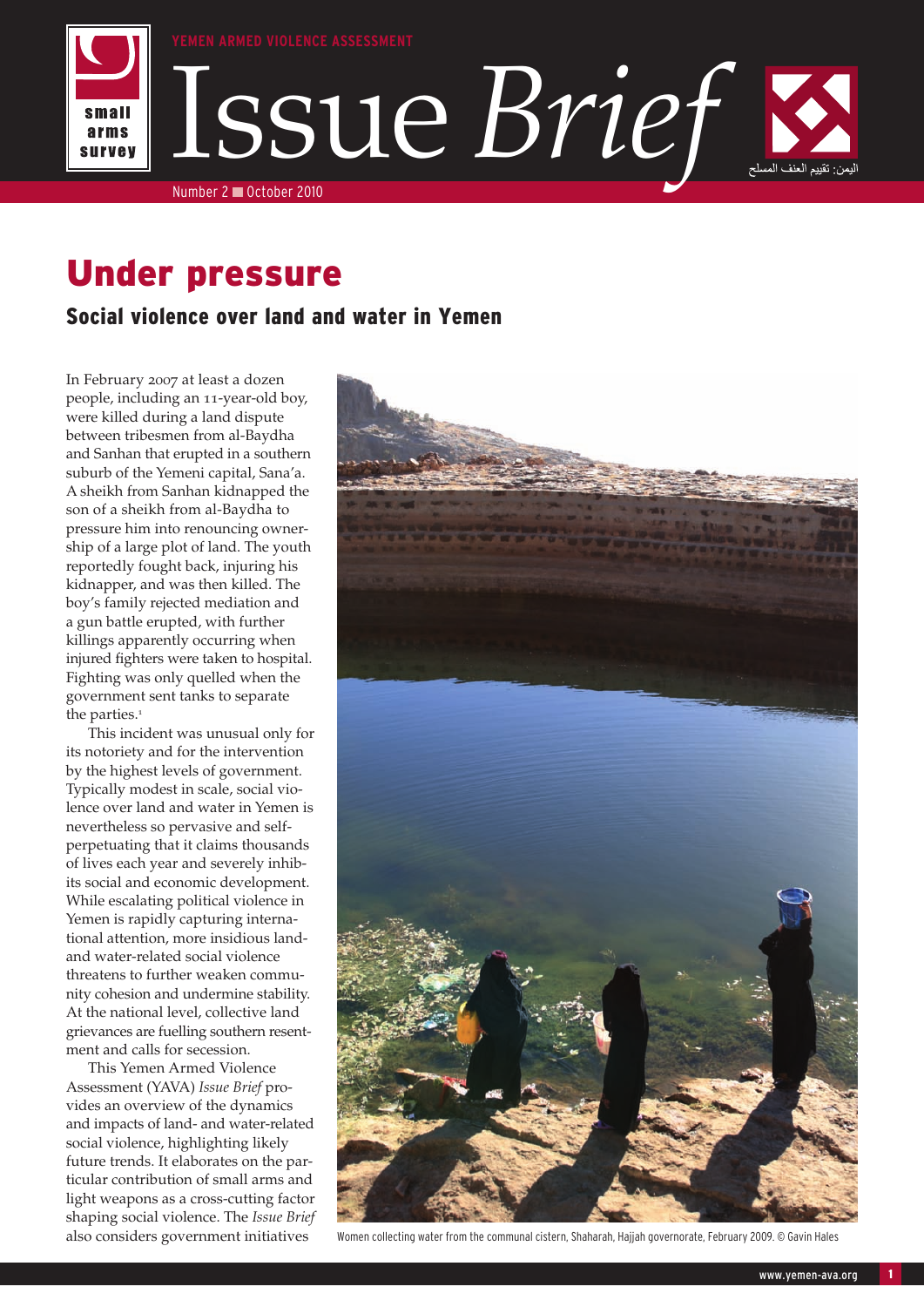to contain civilian gun use, and highlights the many linkages between social violence and other systemic challenges confronting Yemeni society. It finds the following:

- According to Government of Yemen estimates, violence accompanying land and water disputes results in the deaths of some 4,000 people each year, probably more than the secessionist violence in the south, the armed rebellion in the north, and Yemeni al-Qaeda terrorism combined.
- In the context of political turmoil and other grievances, land and water disputes have acted as triggers for collective violence and threaten to spark wider civil unrest.
- Rapid population growth and extensive governance challenges are exacerbating resource-related conflicts, yet the government does not appear to have a robust, long-term plan to address these systemic problems.
- Since 2007 the Government of Yemen has actively enforced restrictions on gun commerce and especially gun carrying in urban areas, reducing the availability of small arms and contributing to significant increases in market prices. Nevertheless, gun ownership is unregulated and gun carrying is unrestricted outside urban areas. Firearms remain an important vector of social violence.
- Despite government measures to reduce civilian gun use, reports indicate that leakage from the Yemeni army is an important source of ongoing supplies of militarystyle small arms and ammunition to civilian gun markets.

# **Situating social violence**

YAVA *Issue Brief* 1 (May 2010) distinguished six broad categories of violence in Yemen: political, social, ransomrelated, criminal, domestic, and unintended.<sup>2</sup> In a non-exhaustive review of domestic and international media reports of violence in Yemen over a 12-month period, *political violence* accounted for the majority of overall reported deaths and injuries. The archival review indicated, however, that individual incidents of *social violence* are more deadly than political or

criminal violence, resulting in higher mortality and morbidity rates per incident than the other five categories.<sup>3</sup> An important caveat is that social violence is widely under-reported compared to political violence and thus is probably far more extensive than has been measured and reported to date.

YAVA defines social violence as 'armed violence between non-state groups, often sustained over a period of time, particularly in the context of norms relating to collective responsibility and blood revenge'. The most prevalent type of social violence relates to disputes over the ownership of, or access to, natural resources such as land and water, and border disputes.<sup>4</sup> These conflicts appear to play out overwhelmingly in rural areas, where 71 per cent of the population lives,<sup>5</sup> although urban areas are also affected especially where new land and property developments are taking place. Significantly, 'the increased commercialization of land has created new relations in rural areas and between the tribes, leading to disputes'.<sup>6</sup>

The centrality of land and water in shaping conflict in Yemeni society is difficult to overstate. Land and water provide the basis for economic livelihoods for a majority of Yemenis. Agriculture accounts for 15 per cent of gross domestic product and employs 75 per cent of the rural workforce.<sup>7</sup> Land in particular is closely tied to notions of identity and honour: in Arabic, *al-ard 'ard* (land is honour).<sup>8</sup>

Yet only a very small percentage of Yemen's land is economically productive. Less than 3 per cent is considered 'prime farmland'; an additional 4 per cent 'marginal farmland',<sup>9</sup> and less than 0.3 per cent is 'planted with permanent crops'.<sup>10</sup> For these reasons, it is coveted and protected 'with great passion'.11 The following sections consider how land and water conflicts arise, summarize the available data on their impacts, and review key Yemeni and development actor responses to these problems.

# **Land conflict**

Land disputes are widely held to be the most common cause of armed violence in Yemen.<sup>12</sup> Land conflicts occur when multiple individuals or groups make claims on a parcel of land, whether through purchase,

inheritance, or some other claim to ownership. Disputed land is typically private, but may also involve former or current state property. In a smaller number of cases, communal and *waqf* (religious endowment) lands are subject to dispute.

Conflicts over land can escalate quickly because of the symbolic and economic significance of land, the general lack of a speedy and transparent adjudication process, and the highly armed nature of Yemeni society. On the state side, excessive bureaucracy, poor state management and record keeping, and corruption exacerbate conflicts rather than contribute towards their resolution. Simultaneously, customary systems to manage land ownership and transfers are weakening because local sheikhs are often no longer perceived as unbiased decision makers, as in many cases they benefit from land concentration. Furthermore, the state may step in at any time and reverse or nullify customary judgements.<sup>13</sup>

The official land conveyancing (legal registration and transfer of ownership) system itself is highly problematic. Although all private land sales—typically conducted via an authorized intermediary<sup>14</sup>-are supposed to be officially entered into the state land registry, most transfers are never formally registered and private conveyancing predominates.<sup>15</sup> At the same time, conveyancing is subject to widespread fraud and corruption, including document fraud (e.g. asserting a false claim to a piece of land) and the sale of the same property to multiple buyers. The land registry is generally unable to identify competing claims to pieces of land<sup>16</sup> or expose fraud, with the negative consequence that it can formalize rather than avert conflicting claims.

As a result of these weaknesses, claimants extensively use the courts to formalize land ownership and address competing claims, with one estimate suggesting that 50 per cent of the caseload in primary courts is over land and property rights.<sup>17</sup> This results in 'overburdened'<sup>18</sup> courts, and it is not unusual for cases to drag on for ten years or more, compounding concerns about corruption and further undermining the legitimacy of the judicial system.<sup>19</sup> Where both the formal state and informal customary mechanisms are unable to provide a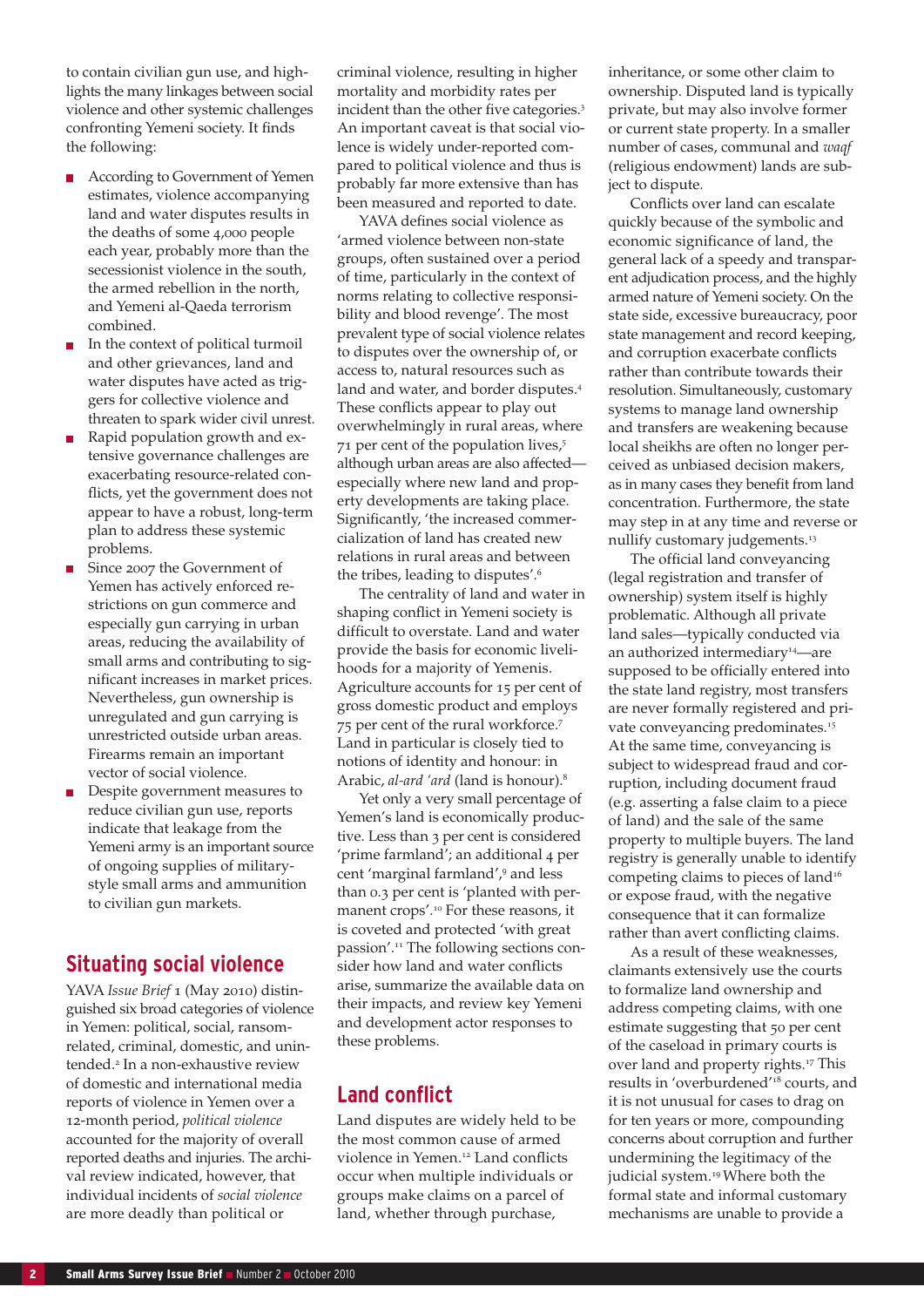timely and legitimate means of establishing tenure, claimants often resort to violent conflict.

Inheritance issues can complicate matters further, particularly in the highland areas where inheritance constitutes one of the main mechanisms by which land is acquired, on the basis of the division of an estate according to Islamic law.<sup>20</sup> As average individual and family land holdings shrink due to population growth and finite productive land resources, families are increasingly desperate to retain their agriculture plots and acquire new land assets (see Box 1). A separate issue arises when, in contradiction to traditional norms (but following Islamic law), land passes from a deceased husband to his surviving wife. In such instances, the husband's family may try to retrieve the land and/or keep it in their family's name. This is said to frequently be the cause of armed disputes.<sup>21</sup>

In some cases, disputed land may involve current or former state lands, underlining an important political dimension to land issues in Yemen that in turn has fuelled political disaffection, particularly in the south. In the former North Yemen (Yemen Arab Republic), much of the state-owned land was previously owned by the imam (the religious leader prior to the 1962 revolution); in the former South Yemen (People's Democratic Republic of Yemen), lands were nationalized in 1970 by the socialist government that took power after the British withdrawal, and were previously predominantly owned by sultans.<sup>22</sup> Other state lands include those specifically acquired by the state, as well as beaches and unpopulated islands,<sup>23</sup> forest and desert areas 'unless proven to be privately owned',<sup>24</sup> and *marahek* (mountains and slopes that channel rainfall to adjacent agricultural land).<sup>25</sup>

No matter where they are located, state lands are poorly documented and demarcated, giving rise to additional challenges over and above conveyancing and inheritance issues and creating ownership conflicts with tribal and private claimants.<sup>26</sup> In and around cities such as Aden, Mukalla, Sana'a, and Taiz, 'investors and citizens who purchased land from the state have often had to pay for it again to settle with the tribal/private claimants'.<sup>27</sup>

State lands are subject to misappropriation, illegal sales, being given to

### Box 1 Ahmed's land

A member of a family of farmers living on what is now the outskirts of Sana'a city, Ahmed (a pseudonym) inherited land from his paternal grandfather. While he was alive, his grandfather had divided most of his land equally among his three sons, retaining a portion for himself. After his grandfather's death, this residual parcel was divided among Ahmed and his two surviving uncles, Ahmed's father having died some years earlier.

In 2004 Ahmed says he was summoned from his house one night by a cousin (a son of one of his two paternal uncles), who demanded that Ahmed renounce his entitlement to his share of the residual land. Once outside, and having refused the request in the course of an argument, Ahmed says he was shot at by a second man who had remained hidden. Ahmed summoned a farming colleague, who brought his Chinesemade AK-47 and handed the weapon to Ahmed. The attackers left. Later the same night a gun battle broke out, during which Ahmed estimates that 60 shots were fired at him, one wounding his leg and another hitting him in the chest. He fired back, but could not confirm where his shots landed.

In hospital three days later, Ahmed was visited by policemen who had been tipped off by villagers that a young man had been killed during the gun battle. In due course both Ahmed and his cousin were charged, in Ahmed's case with murder. While his cousin was found not guilty, Ahmed was convicted and sentenced to death. The residual piece of land, however, remained in his name.

Source: Author interview with Ahmed, Sana'a Central Prison, August 2010

private owners, or even (e.g. in the case of the military<sup>28</sup>) being used by state employees for private commercial enterprises. In particular, in the aftermath of the 1994 civil war, northern elites allegedly appropriated, or were preferentially given by the northern government, large areas of formerly nationalized southern land, particularly around Aden and Lahj.<sup>29</sup> At the national level, this remains a key grievance of southerners against the northern-dominated political elite, fuelling calls for southern secession.<sup>30</sup>

# **Water conflict**

Yemen suffers from severe and increasing water scarcity and, as a result, competition for water resources is common. This is often manifested as armed violence, particularly given the importance of agriculture to the economy of Yemeni civil society.<sup>31</sup> The annual per capita availability of freshwater is  $120 \text{ m}^3$  for the whole country, which is only 10 per cent of the regional average and less than 2 per cent of the global average.<sup>32</sup> In the western part of the highlands, where 90 per cent of the population is located, the average is only 90 m<sup>3</sup> per person per year.<sup>33</sup> There are no permanent rivers.<sup>34</sup>

With extremely low levels of rainfall across most of the country,<sup>35</sup> conflict over water is intimately connected to land issues in Yemen. This is due to territorial (upstream) control over the

flow of surface water to downstream users and, increasingly over the last three decades, access to groundwater through the digging of (ever deeper) tube wells, predominantly on private land.<sup>36</sup> With the exception of direct rainfall, all water sources are subject to the potential for unequal access and control, key factors that lead competition to develop into conflict and armed violence. Human-made interventions such as dam construction<sup>37</sup> and spate channel 'improvements',<sup>38</sup> and natural changes such as to *wadi* (seasonal river) morphology and spate events, can all serve to interfere with delicate social balances and catalyse conflicts.<sup>39</sup> Conflict over rainwater tends to be seasonal and is most common during the rainy seasons (approximately April–May and August–September).<sup>40</sup>

Until comparatively recently,<sup>41</sup> rural areas were overwhelmingly irrigated by surface water, including rainfall and spate water, typically managed through locally negotiated customary approaches. Starting in the 1970s, Yemenis working in Saudi Arabia became aware of the possibilities of groundwater extraction and were soon buying tube well drilling equipment, starting in areas such as Sa'dah.<sup>42</sup> Between 1970 and 2003 the percentage of total cultivable land irrigated by wells rose from 3 to 37 per cent.<sup>43</sup> Groundwater resources are now being exploited at a rate that far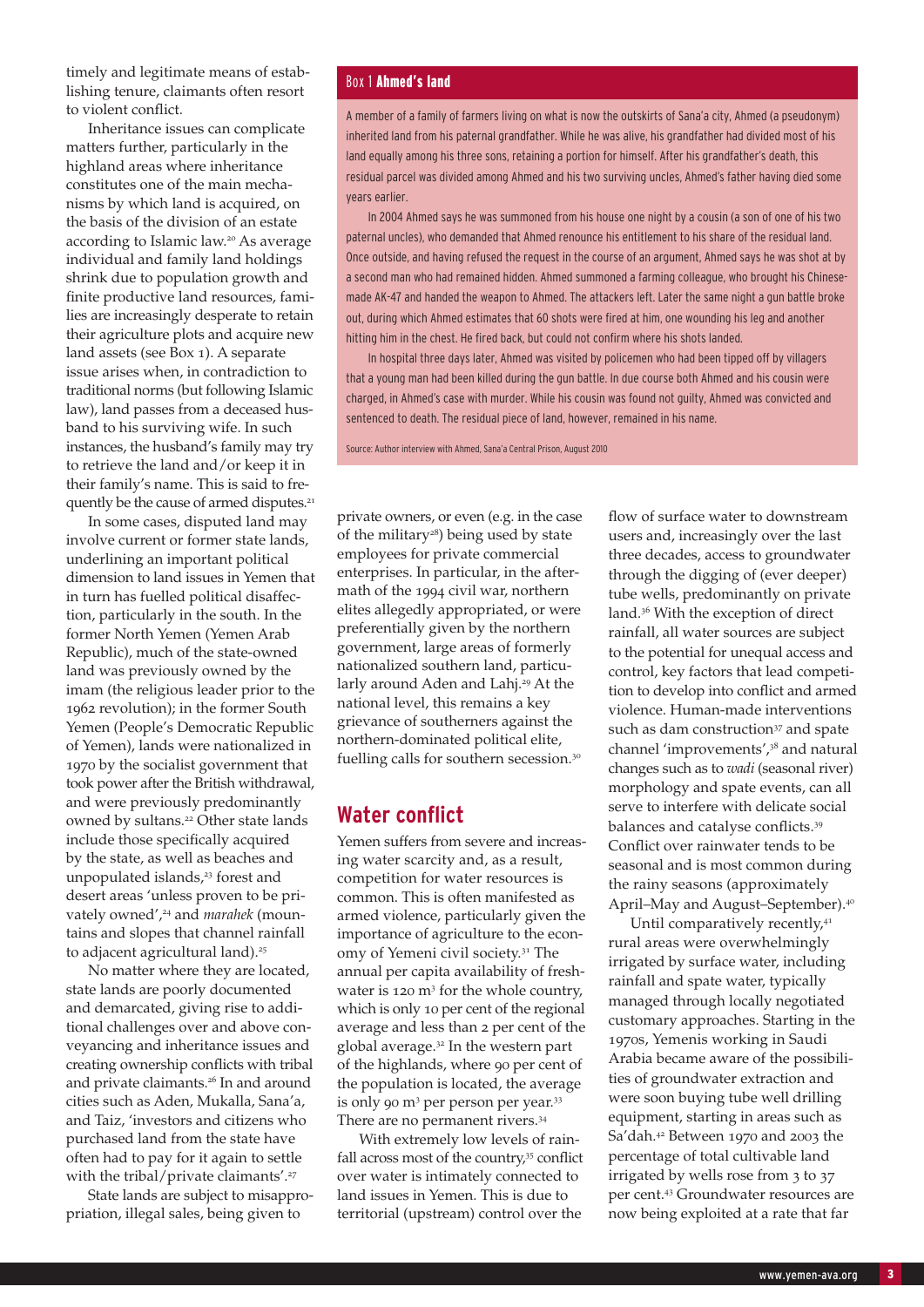

Armed tribesman, Amran governorate, Febuary 2009. © Gavin Hales

exceeds natural recharge<sup>44</sup> and water levels have plummeted in areas such as Sana'a, Sa'dah, and Taiz.<sup>45</sup> Predictions suggest that 'the majority of aquifers [will] run dry in a period of 15 to 50 years',<sup>46</sup> with potentially devastating consequences for social stability.<sup>47</sup>

Conflict over access to underground water takes a number of forms. Competition among well owners drawing water from the same aquifer can lead to a 'race to the bottom'<sup>48</sup> of the aquifer. Conflict can also arise between rural and urban users where water is taken from rural areas for urban use. This has occurred in Taiz, where rural users saw their water

sources dry up from being used to supply urban areas.<sup>49</sup> This has also taken place in Abyan, where extracted water is piped to Aden and locals destroyed well-field pipelines in protest.<sup>50</sup> It also occurs between citizens and the state, where grievances accumulate relating to failures in public service provision. In June 2009, for example, protesters took to the streets in Lahj to protest the month-long disconnection of the municipal water supply.<sup>51</sup> Then in August 2009 one person was killed and three injured in Aden in clashes between police and protesters over the same issue.<sup>52</sup> These incidents should be seen in the

context of widespread political unrest in the south of Yemen. In many cases water disputes may be the trigger for conflict against a background of other grievances.<sup>53</sup>

Ward has usefully identified five factors that can transform competition for scarce water into conflict, while al-Amry provides a sixth (see Table 1).<sup>54</sup>

# **Impacts of land and water conflict**

Land and water disputes are a chronic, debilitating reality for a great many Yemenis. While mortality data is extremely limited, a recent internal Interior Ministry report estimated some 4,000 violent deaths annually due to land and related disputes.<sup>55</sup> These deaths are over and above the roughly 1,000 criminal homicides that are publicly reported (see Box 2). Separately, it was reported that in Ibb governorate alone, where high rainfall means that the land is very productive and social conflict is said to be especially severe, 800 people were sent to prison for homicide offences between January and August 2009 alone, most related to land disputes.<sup>56</sup>

Individual documented accounts support the extent of land- and waterrelated violence. As part of a five-year cycle of revenge killings, a land dispute between the Hajerah and Annis tribes in Ibb and Dhamar governorates, south of Sana'a, claimed the lives of more than 30 and wounded 100 in early July 2005 alone.57 Elsewhere, conflict reduction specialists working for the Yemeni quasi-governmental Social Fund for Development (SFD) described an area in Sana'a governorate where land (and water) conflicts were resulting in around two armed violence deaths per week, including while conflict reduction training was being carried out.<sup>58</sup> Violent land disputes are a frequent occurrence in areas such as the newer parts of Sana'a city where new construction is widespread and land values are rising rapidly. In all cases the majority of victims are men and the associated effects of their deaths and injuries on family earnings and wider productivity are devastating.

In addition to mortality and morbidity, violent land disputes—and associated revenge norms—result in potentially productive land remaining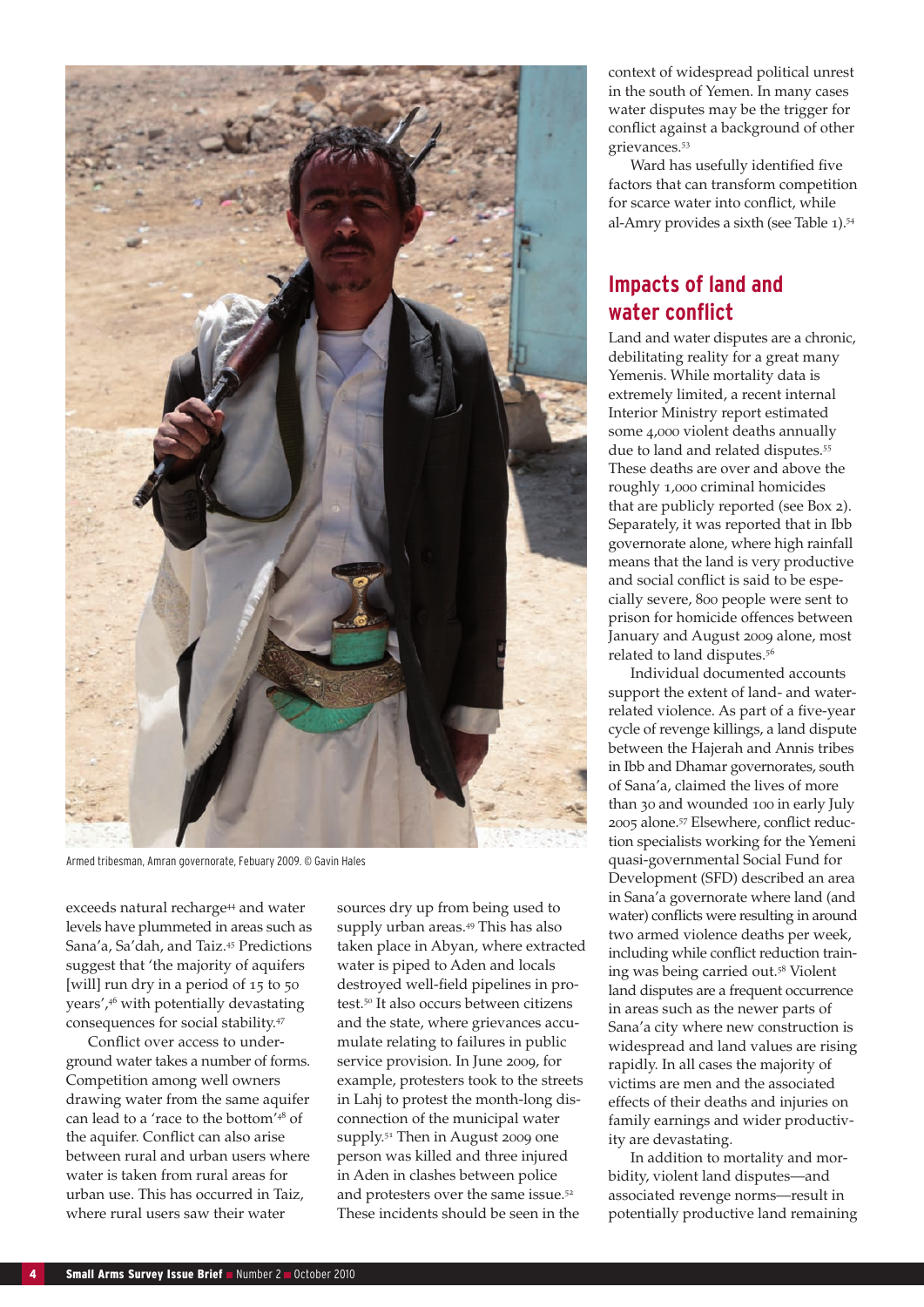#### Table 1 Factors transforming water competition into conflict

| <b>Factor</b>                     | <b>Explanation</b>                                                                                                                                                                                                          |
|-----------------------------------|-----------------------------------------------------------------------------------------------------------------------------------------------------------------------------------------------------------------------------|
| Predictability<br>of flow         | More predictable flow creates the conditions for consensus about resource<br>management; spate events give rise to intense stress and conflict. <sup>59</sup>                                                               |
| Number of users                   | Large shared systems generate more potential for stress as individual control<br>diminishes. $60$                                                                                                                           |
| Visibility                        | Surface water flows are easier to measure and manage, but, being visible, may<br>quickly give rise to conflict; groundwater sources are not. <sup>61</sup>                                                                  |
| 'Symmetry of cause<br>and effect' | More direct competition between individuals is more likely to trigger conflict than,<br>for example, depletion of groundwater affecting a broad community. <sup>62</sup>                                                    |
| <b>Power relations</b>            | Large power imbalances between winners and losers tend to mitigate conflicts. <sup>63</sup>                                                                                                                                 |
| External<br>interference          | The state, donors, and others can trigger conflict when they interfere with existing<br>water management practices or ignore the management and maintenance implica-<br>tions of new infrastructure projects. <sup>64</sup> |

unused, the destruction of valuable crops, and the delay or cancellation of new investments.<sup>65</sup> Research on Yemen's coffee industry, for example, highlights the way that 'multiple rights to the same piece of land' have served to limit investment and have even resulted in resource destruction such as tree cutting.<sup>66</sup> Water disputes can lead to water supplies being impeded or even cut.<sup>67</sup>

# **Social conflict dynamics**

Land and water conflicts are complex phenomena involving long-standing

customs and impacted by wide-ranging socio-economic and political changes. This section reflects on some of the key dynamics affecting the likelihood and escalation of land and water conflicts, including a widening 'governance gap' between the state and customary regulation, collective responsibility and revenge norms, small arms proliferation, and the existence of powerful vested interests.

*Customary vs. state authority***.** The relationship between traditional customary norms relating to conflict and resource management and state authority is crucial to understanding

### Box 2 Counting land and water conflict deaths

An unpublished Interior Ministry report estimates that approximately 4,000 people die in land and related disputes each year in Yemen. These deaths, which probably also include water conflict deaths, are not included in the published 'security and justice' statistics, which indicated 874 'intentional murders', 138 'unintentional killings', and 24 'assaults leading to death' in 2008.<sup>68</sup>

Three factors likely explain the under-count. First, the published statistics represent only cases that have been passed to a prosecutor, therefore typically including only those in which a suspect has been identified.<sup>69</sup> Second, recorded crimes in Yemen can have more than one victim.<sup>70</sup> Third, the number of deaths resulting from security operations or the Sa'dah war is unreported and unknown.<sup>71</sup>

When pressed on why land and water dispute deaths are generally not recorded in published crime statistics, a government official suggested three reasons.<sup>72</sup> First, and most importantly, a significant proportion of such cases are dealt with by customary rather than formal state mechanisms.73 Moreover, in many cases the military is used to intervene, raising sensitivities about the impact of state actions. Finally, the tribal nature and dynamics of many such conflicts can make it impossible to identify who shot whom (reducing the likelihood of prosecutorial involvement). As the official put it, 'it is like a war conflict'. With Yemen's population of around 23 million, 4,000 violent deaths are equivalent to about 17.4 deaths per 100,000 population per year.

An ongoing hospital-based injury surveillance project being conducted by the Yemeni Ministry of Public Health and Population, with support from the World Health Organization, may provide additional evidence in due course, but the YAVA project has been unable to gain access to its data.<sup>74</sup>

land and water conflict in Yemen.<sup>75</sup> In rural parts of the northern highlands, customary tribal norms and mechanisms predominate,<sup>76</sup> while in southern areas such as Aden and Hadramout the state and its institutions have more central roles, reflecting both different cultural and political histories and the relative presence or absence of state institutions.<sup>77</sup> Prevailing authority in urban areas such as Sana'a is more fluid and often depends on the specific type of incident or issue and the tribal (or otherwise) status of the parties concerned. As a broad generalization, both customary and state approaches recognize each other, and indeed may cooperate in pursuit of outcomes satisfactory to all parties.<sup>78</sup>

The processes of modernization including urbanization and the emergence of a market economy—and the patronage-based Yemeni political model both have important implications for customary norms and practices. In particular, the legitimacy of key actors, particularly sheikhs, has diminished,<sup>79</sup> while many traditional norms are no longer respected to the extent they once were.<sup>80</sup> Factors limiting the capacity and legitimacy of the state include a traditional resistance to central government authority in favour of autonomy; $81$ the limited presence of state institutions in many—particularly rural—parts of Yemen;<sup>82</sup> and corrupt, partisan, or counter-productive decision making,<sup>83</sup> even when there is a clear demand for the state to play a role.<sup>84</sup> The fragmentation of and lack of coordination between government policing and security institutions serve to further undermine their effectiveness and exacerbate the 'governance gap'.<sup>85</sup>

*Collective responsibility and revenge norms***.** Tribal society in Yemen is built on the notion of collective responsibility and collective action to deal with external threats.<sup>86</sup> At the same time, there is strong adherence to the notion of blood revenge (*tha'r*),<sup>87</sup> which is closely tied to honour. It views the acceptance of 'blood money' compensation payments as shameful and can only rarely be overcome by intense negotiation and mediation.<sup>88</sup> Revenge may be exacted against male family members or even their fellow tribesmen, e.g. when a murderer cannot be directly targeted.<sup>89</sup> This can paralyze communities and prevent access to schools, health centres, and markets,<sup>90</sup>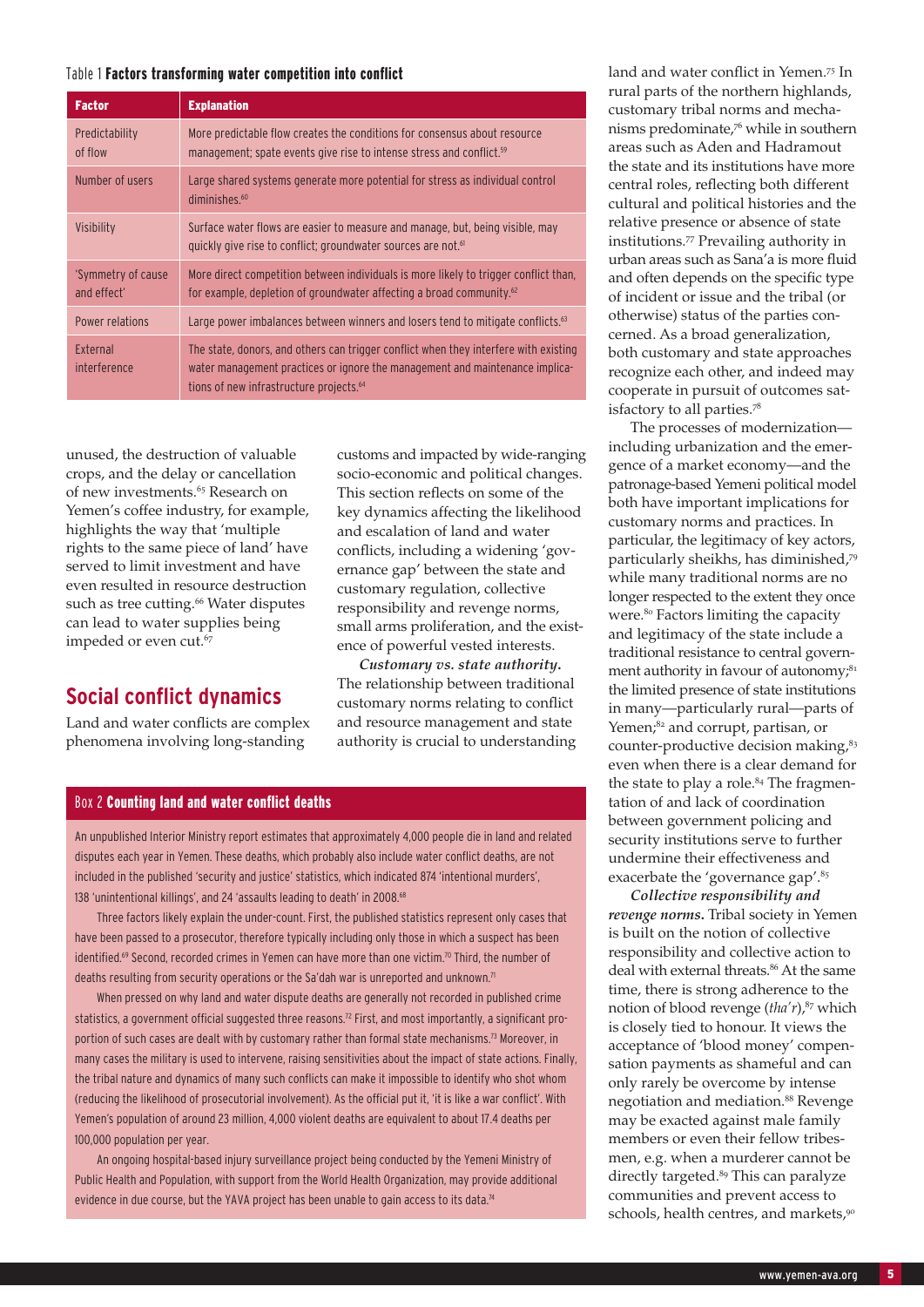and even force men to remain confined to their homes for long periods to avoid the risk of being killed.<sup>91</sup> The cycle of violence often escalates and becomes protracted, complicating efforts to achieve non-violent resolution. For example, research on conflicts in Marib, al-Jawf, and Shabwa between 2000 and 2005 found that 79 per cent (129 out of 164) of the conflicts had started before 2001 and 410 out of 612 deaths related to conflicts that had started before 2000; one conflict had even remained unresolved for 92 years.<sup>92</sup>

*Small arms and light weapons use***.** At a minimum, 'small arms are a vital component in any effort to protect land and exert control over its possession and use'.<sup>93</sup> Although comparatively limited quantitative data exists, firearms are probably the primary tool used to commit violence in the course of resource-related disputes. As reported in YAVA *Issue Brief* 1, civilian gun ownership in Yemen is widespread, with credible estimates of ten million small arms among a population of around 23 million.<sup>94</sup> Small arms proliferation has a complex relation to social and political life in Yemen, sometimes acting as a stabilizer in intraand inter-tribal relations, but as a destabilizer when traditional means of controlling armed violence are weakened or break down completely.<sup>95</sup>

Historically, the long-standing tradition of civilian ownership and the use of guns have been regulated by non-statutory customary norms. Tribal violence was—and in many cases still is—dealt with through dialogue, mediation, and arbitration by sheikhs or others with a reputation and status as mediators such as a *maragha* (hereditary highest tribal authority), or members of the *sayyid* and *qadi*  (judge) elite classes.<sup>96</sup> Although gun violence is relatively common in Yemen, given the level of weapons proliferation and the relative absence of state controls in much of the country, traditional norms have undoubtedly prevented even more frequent violence.

But a number of analysts have documented the gradual erosion of customary norms controlling the use of guns. A wide range of anecdotal evidence suggests that recourse to arms to resolve conflict is increasingly common and that the proliferation of weapons is strongly associated with

the rapid escalation of disputes.<sup>97</sup> A dispute can begin with a goat straying onto a neighbour's *qat* plantation and quickly lead to a shooting death.<sup>98</sup> Moreover, violence is often the first recourse, rather than mediation, as when one person shoots at another for beginning home construction on disputed land.<sup>99</sup>

Although the Yemeni government has not explicitly publicly acknowledged the problem of gun proliferation as a factor in social violence, in recent

years it has nevertheless taken significant steps to robustly enforce guncarrying laws in cities and curtail some gun commerce.<sup>100</sup> But the state's lack of control over many rural (and particularly tribal) areas means that customary laws and norms, although weakening, remain the principal check on the use of small arms there. Gun retailers and larger markets are found in many areas, although they are reported to be concentrated in Sana'a, al-Baydha, Shabwa, Dhamar, and

#### Box 3 Gun accessibility and social violence in Yemen

Civilian gun commerce in Yemen is robust by most standards, with arms shops sitting beside food, clothing, spice, and service outlets in many towns. Estimates from 2007 suggest that there were 300 small gun shops and 18 more organized arms markets in Yemen,<sup>102</sup> while a national survey of more than 2,000 people found that almost three-quarters of gun owners had bought their guns at a market and almost all of the remainder from known arms dealers; less than 2 per cent were acquired from friends and relatives.<sup>103</sup> Well-known larger markets, such as those in Jihana (in Sana'a governorate) and Sowadia (in al-Baydha governate), and formerly in al-Talh (in Sa'dah), can comprise dozens of weapons vendors selling a wide range of small arms and light weapons, including military-style assault weapons, rifles, rocket-propelled grenades, ammunition, and accessories.104 Larger weapons, including heavy machine guns, rockets, and artillery, are also reportedly available, although they are no longer openly sold. Specific models of small arms documented by the Small Arms Survey in a sample of arms markets include Chinese, Russian, and German Kalashnikov-modelled assault rifles; Mauser K98 bolt-action rifles; Mauser rifle copies known locally as 'Czech guns'; Chinese hand grenades; Pakistani and French rifles (unknown types); US-produced FN FAL rifles; and a range of handguns. In contrast to most other civilian societies, Yemeni citizens are primarily armed with military-style small arms, notably AK-47 variants.

Interviews and field research conducted in 2009 by the Small Arms Survey indicate that the volume of transactions and weapons prices in gun markets have changed over time. Prior to the first Sa'dah war in 2004, prices were relatively low and all small arms transactions took place in the open, face to face. Since the war broke out-six rounds of fighting have taken place as at mid-2010-prices have steadily increased, in some cases up to ten times their previous levels, and transactions involving higher volumes and heavier weapons are now conducted in private, although initial contacts are made in common markets. The volume of arms and ammunition sales transacted is reported to have dropped considerably over the same period.

Interviews with arms dealers suggest that government intervention is an important reason for these changes. The government has closed a number of gun shops in main cities since the renewed enforcement of the 1992 gun law from 2007,<sup>105</sup> restricting supply and driving prices up in remaining outlets. According to reports, the largest arms market in the country, at al-Talh in Sa'dah, was initially closed in 2004 in the context of the Sa'dah war,106 although trade appears to have continued to some degree until at least 2007. The government also publicly 'blacklisted' a number of high-profile arms dealers in 2009 and restricted the movement of trafficked goods at the northern border and ports, further reducing inflows of guns to civilian markets.107

The sources of the weapons on sale are diverse. One source is second-hand weapons sold to vendors by civilians, notably for cash to finance important events, such as weddings. Diversion from military sources also appears to be an important vector. Army commanders, military depot keepers, officers, and individual soldiers are all reportedly sources of weapons to gun markets in Yemen, often working in cooperation both with one another and brokers to facilitate transactions.<sup>108</sup>

Systematic corruption in the military may partly explain the leakages. Military budgets in Yemen are typically controlled by commanding officers and based on the numbers of soldiers under their command. To increase their budgets, officers inflate the ranks with 'ghost soldiers'—men who either do not exist or do not serve. Up to one-third of the officially reported 100,000 military personnel in Yemen may be fictitious.<sup>109</sup> Officers pocket or distribute the funds designated for ghost soldiers and supplement their incomes by selling items destined for these soldiers—including firearms.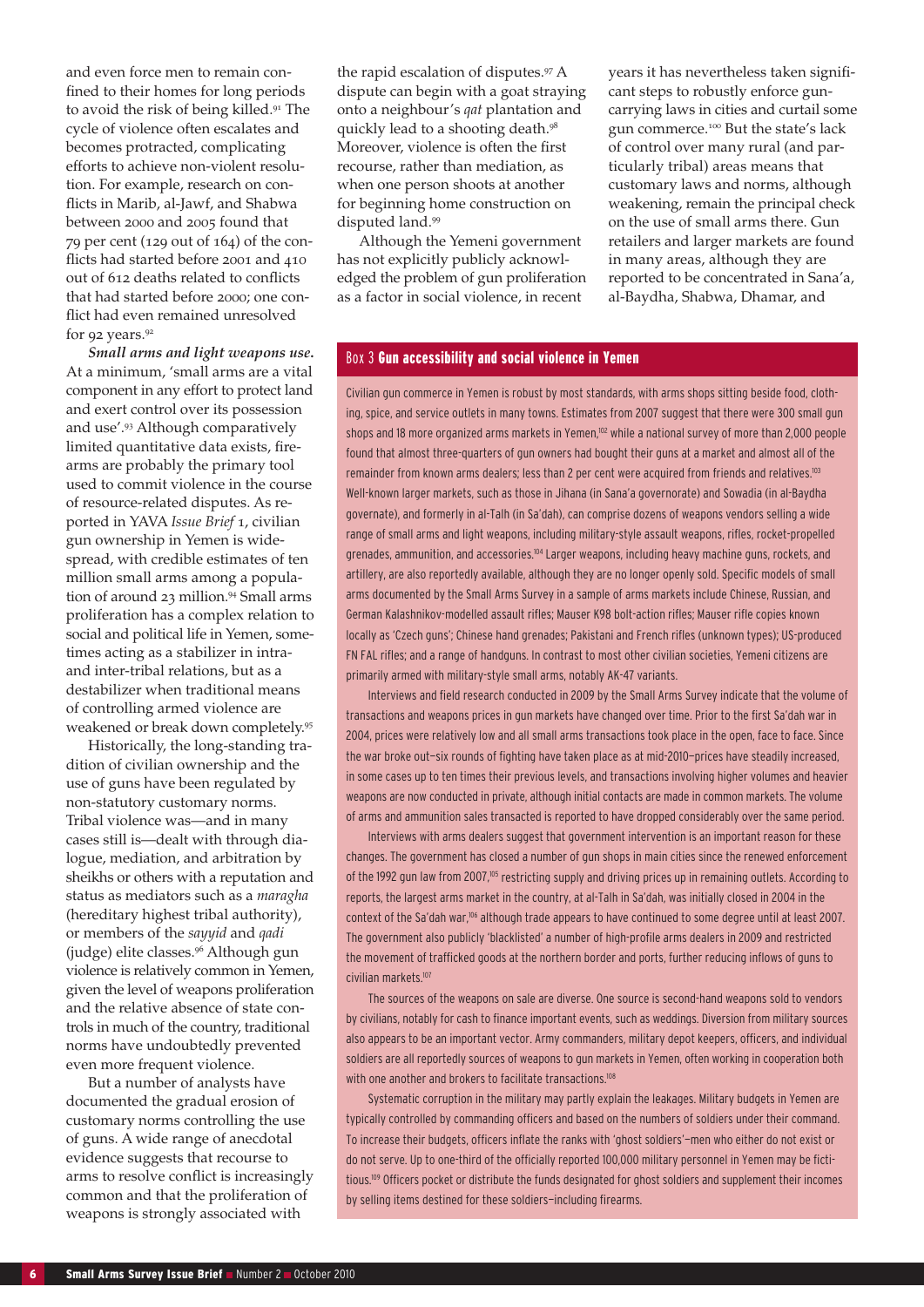Amran governorates.<sup>101</sup> Gun and ammunition prices have risen significantly in recent years. For a discussion of gun accessibility and government attempts to control gun carrying and use, see Boxes 3 and 4.

*Vested interests***.** Many of Yemen's largest landowners and consumers of water are senior sheikhs, politicians, and other members of the elite (and quite often, several of these at once) who have used their positions to disproportionately capture land, water, and other resources. The rapid expansion of groundwater exploitation is said to have resulted in 'profound shifts in economic and political power'.<sup>110</sup> Importantly, elites are in a position to block reforms that might curtail the profitability of their investments, such as efforts to limit water consumption (including curtailing the cultivation of *qat*), better record and manage state-owned lands, and improve the legitimacy and transparency of justice processes.<sup>111</sup> They are also often traditionally arbitrators or mediators according to customary norms, positions that were historically predicated on the status of sheikhs as 'first among equals'.112 It is also significant that in Yemeni custom mediators and arbitrators are often paid for their services, and may therefore catalyse or prolong conflicts.<sup>113</sup>

*Linkages to political conflict.* Given the governance issues raised by the management of scarce resources, land and water disputes are often important dimensions of wider conflicts, particularly political conflict. The discussion above has highlighted the way that both the disposal of state lands and water shortages have inflamed political tensions in the south of Yemen. In the northern governorate of Sa'dah, both the disposal of religious endowment (*waqf*) lands<sup>114</sup> and competition for water (and land) resources $115$ are reported to have contributed to the broader tensions that led to the outbreak of civil war in the governorate in 2004. Conversely, the May 2008 outbreak of fighting—alleged by official sources to have been related to the Sa'dah war—at Bani Hushaish, some 20 km from Sana'a, has been described as 'more akin to a local land ownership conflict between tribesmen and a prominent military figure' than a genuine political conflict.<sup>116</sup> This serves to further highlight the overlapping and

complex nature of conflict and resulting armed violence in Yemen. An important implication is that the resolution of political conflicts may often require interventions addressing resource-related grievances.

# **Reflections**

Yemen's land and water problems are primarily viewed both domestically and internationally through the prisms of natural resource depletion, economic sustainability, and development (with occasional references to climate change). The fundamental resource allocation and depletion challenges facing the country are indeed dire. Rapid population growth and diminishing land and water reserves are placing the country on a collision course with widespread collective suffering, and possible social unrest. Yet a greater understanding of the role of armed violence associated with land and water conflicts could constructively inform policy choices and provide added impetus for long-term strategic planning.

Some development actors are coming to recognize the linkages between resource management and conflict. For example, the UK Department for International Development has been increasing its focus on conflict sensitivity, particularly in the context of land and water resources. The Yemeni quasi-governmental Social Fund for Development, and particularly the German Agency for Technical Cooperation (GTZ), have taken significant steps towards mobilizing conflict sensitive forms of development in Yemen. This is done primarily on the basis of bottom-up consensus building, e.g. through supporting water user associations and basin committees.<sup>117</sup> Indeed, it seems likely that the key to addressing land and water disputes will be found through integrated approaches that set the policy agenda much more strongly at the national level—possibly with pressure from international donors—with implementation through regulated local accountability structures that draw on customs that prioritize consensus building, dialogue, and social responsibility. Overcoming vested interests will be central to any strategy such as this, particularly in respect of water depletion. There are no simple solutions, although widespread education about the implications of not taking action, e.g. to address water consumption in the agricultural sector, may conceivably assist. One of Yemen's great strengths, particularly in tribal areas, is the customary emphasis on 'responsibilities towards others' and maintaining social balances.<sup>118</sup>

One area where the government has acted with conviction is in recognizing the threat posed by weapons in civilian hands. Specifically, public authorities have taken action to suppress firearms carrying in cities, notably by enhanced enforcement of provisions in Law No. 40 of 1992 (enacted 1994). Nevertheless, the law remains permissive by international standards and neglects rural areas, where most resource-related violence takes place (see Box 4). On its own, it cannot possibly reduce all land- and water-related violence, particularly in the context of weakening governance and in the absence of meaningful land and water reform.

To date, broader land and water reform efforts have been piecemeal and hindered by competing interests among elites and branches of the executive. The national Water Law passed in 2002, for example, is supposed to regulate water extraction from wells, and the National Water Sector Strategy and Investment Programme (NWSSIP) launched in 2005 has resulted in very positive moves towards decentralized water management, in particular with the support of GTZ. These have generated some consensus regarding the exploitation of water resources in areas such as Amran, and are alleged to have averted conflict.<sup>119</sup> However, the disconnect between the Ministry of Water and the Environment, responsible for resource management and domestic water supply and sanitation, and the Ministry of Agriculture and Irrigation, which deals with irrigation efficiency, dams, and watershed management, has 'left the rate of consumption itself . . . unaddressed in the agricultural sector', which is responsible for 90 per cent of water consumption.<sup>120</sup> At the same time, attempts to reform *qat* cultivation, a notable contributor to water consumption, have stalled 'indefinitely' in parliament,<sup>121</sup> and traditional water management rules continue to 'treat water as an everlast-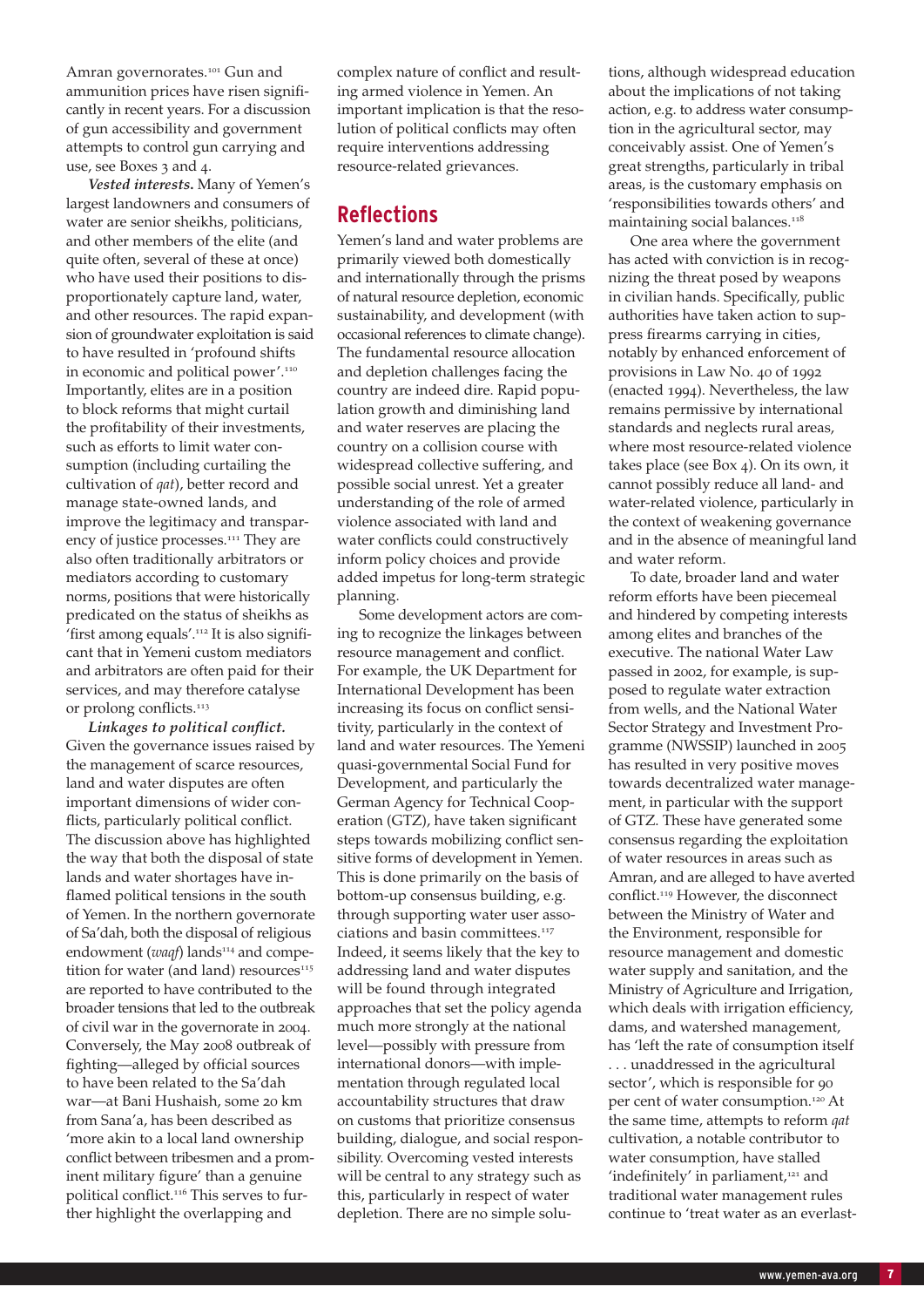#### Box 4 Suppressing gun carrying and use

In addition to regulating imports and the trade in small arms, Law No. 40 of 1992, Regulating Carrying Firearms and Ammunitions and Their Trade (enacted 1994), restricts gun carrying in the Yemeni capital and the capitals of the governorates through a system of licensing (art. 10). Consistent with global norms, civilians in these areas who own guns and wish to carry them must apply for a licence; be at least 18 years of age; and be free of serious or consecutive criminal convictions. Prohibited carriers include alcohol and drug abusers and those with mental and psychological disabilities.122

Applicants must also demonstrate 'sufficient reasons and justifications' for a licence by providing proof of their having a 'political and social position . . . [that] justifies carrying a personal weapon' (art. 6). Licences are valid for a single weapon for three years (art. 17); prohibit the transfer of licensed weapons (art. 13); and must be produced on demand by authorities. Lost or stolen weapons are to be reported within 24 hours.

A number of significant gaps exist in the law. First, no licensing component is required to purchase or own (possess) a firearm. National gun laws typically contain a 'licence to purchase' system, with an additional component to allow, under certain circumstances, the carrying of weapons in public places.<sup>123</sup> In contrast, the current Yemeni law takes a near universal right to the ownership of guns as a point of departure. Since 1995 the Yemeni government has been attempting to extend the current regulations.<sup>124</sup> A number of draft amendments to the existing law have been issued, most recently in 2007, when further restrictions were proposed banning even licensed weapons from a number of locations, including 'public places and stores . . . [m]osques and schools and the like, and in markets, weddings and public transport'.<sup>125</sup> However, ambivalence over allowing the state to enter and search homes to enforce possession restrictions, broader concerns from (primarily) tribal groups and interests that wish to remain outside government authority,<sup>126</sup> and specific objections to the clause banning all weapons carrying in public places<sup>127</sup> have prevented the amendments from moving forward.

Second, the 'licence to carry' regulations apply only to the largest cities in Yemen, leaving civilians in the rest of the country with little or no legal obligations covering the carrying of their weapons. This was likely in acknowledgement of the state's limited authority in tribal and rural areas excluded by the law. The effect is that the state's enforcement will have little effect on (a) the majority of the Yemeni population, who reside in rural areas, and (b) areas where resource conflict is particularly acute.

Despite these limitations, the government has enforced the extant law vigorously, especially since 2007. It annulled all existing licences before introducing the new licensing system, forcing all previous licensees to reapply to the Interior Ministry, and banned the carrying of rifles, including AK-47s, in urban areas for all but a few exceptions.<sup>128</sup> Following a decision by the cabinet in June 2008, the government shut down major arms markets in the capital and elsewhere, reportedly closing 250 shops and arresting 148 arms traders during 2008.<sup>129</sup> The net effect appears to have been that of forcing the arms trade to operate on an increasingly closed basis. The government has also added supplemental interventions. In Aden, for example, all firearms commerce is prohibited; civilian weapons carrying is banned; and all weapons and ammunition ownership must be licensed, among other additional restrictions.130 Finally, a short-lived buy-back scheme was implemented in 2007, which saw the state buying weapons, including 'mortars, surface-to-air missiles, anti-tank shells, rocket-propelled grenades as well as large quantities of mines, explosives and ammunition'.<sup>131</sup>

ing, unlimited resource'.<sup>132</sup> Meanwhile, land reform has been primarily concerned with the urban investment  $climate<sub>r</sub>$ <sup>133</sup> but even here progress has been extremely limited and there appear to be genuine grounds for concern about how enforcing increased compliance with the land registry can avoid triggering conflict.

The national 'Ten-Point Agenda for Reform' announced by the Yemeni deputy minister of finance, Jalal Yacoub, in 2009, and backed by the president, mentions both land disputes (priority 5)

and water (priority 9).<sup>134</sup> Its pragmatic approach lacks ambition and urgency, however, and its political future is not promising.<sup>135</sup> The land dispute priority reportedly consists of a 'proof of concept' for strengthening land registration in the upmarket Hadda residential neighbourhood of the capital, Sana'a.<sup>136</sup> Meanwhile, water will be dealt with through the implementation of the NWSSIP, which was already government policy and, as has been seen, does not meaningfully address the scale of water over-consumption.

Ultimately, the state is not facing squarely the challenges of land and water conflict. The longer public authorities delay vital reforms, the more likely that the land and water conflicts will eventually threaten social—and ultimately political stability. Against a host of competing economic, political, and security concerns, land and water resource-related social violence in Yemen has received relatively little recognition or systematic attention from policy-makers and development actors. While increasing resource scarcity is widely acknowledged, it appears that the chronic and low-level nature of most social violence has allowed it to remain off the radar. The disclosure by government that at least 4,000 deaths a year result from land and water disputes, however, demands an urgent rethink, as does growing evidence about the debilitating impact of armed social violence on social and economic development more broadly.

### **Notes**

*This* Issue Brief *was prepared by Gavin Hales, lead researcher of the YAVA.* 

- 1 *Yemen Times* (2007); author interview with Western diplomats, Sana'a, April 2008; author interview with Yemeni head of international NGO, Sana'a, January 2009; author interview with extractive industry consultant, Sana'a, October 2009.
- 2 Small Arms Survey (2010, p. 8).
- 3 These results are reported in Small Arms Survey (2010).
- 4 Social violence also includes religious clashes, e.g. those relating to religious practices or control of religious institutions such as mosques and religious schools. These conflicts are not discussed here.
- 5 CSO (2009a).
- 6 UN (2008, p. 3).
- 7 CES (2008, p. 77).
- 8 Lichtenthaeler (1999).
- 9 World Bank (2006, p. 15).
- 10 Library of Congress (2008, p. 5).
- 11 Hydro-Yemen and CARE (2005, p. 19).
- 12 In the governorates of Marib, al-Jawf, and Shabwa, 'the primary causes of violence and conflict are in fact land claims' (NDI, 2007, p. 3). Author interviews with sheikhs, Interior Ministry officials, chiefs of police, and NGOs in other areas support this claim.
- 13 World Bank (2006, p. 15).
- 14 In the part of Yemen that comprised the former North Yemen, private land transactions are typically mediated by a notary public (*'amin*); in the former South Yemen, by a lawyer (World Bank, 2005 p. 13).
- 15 In the case of Sana'a, estimates suggest that only 20 per cent of all land and prop-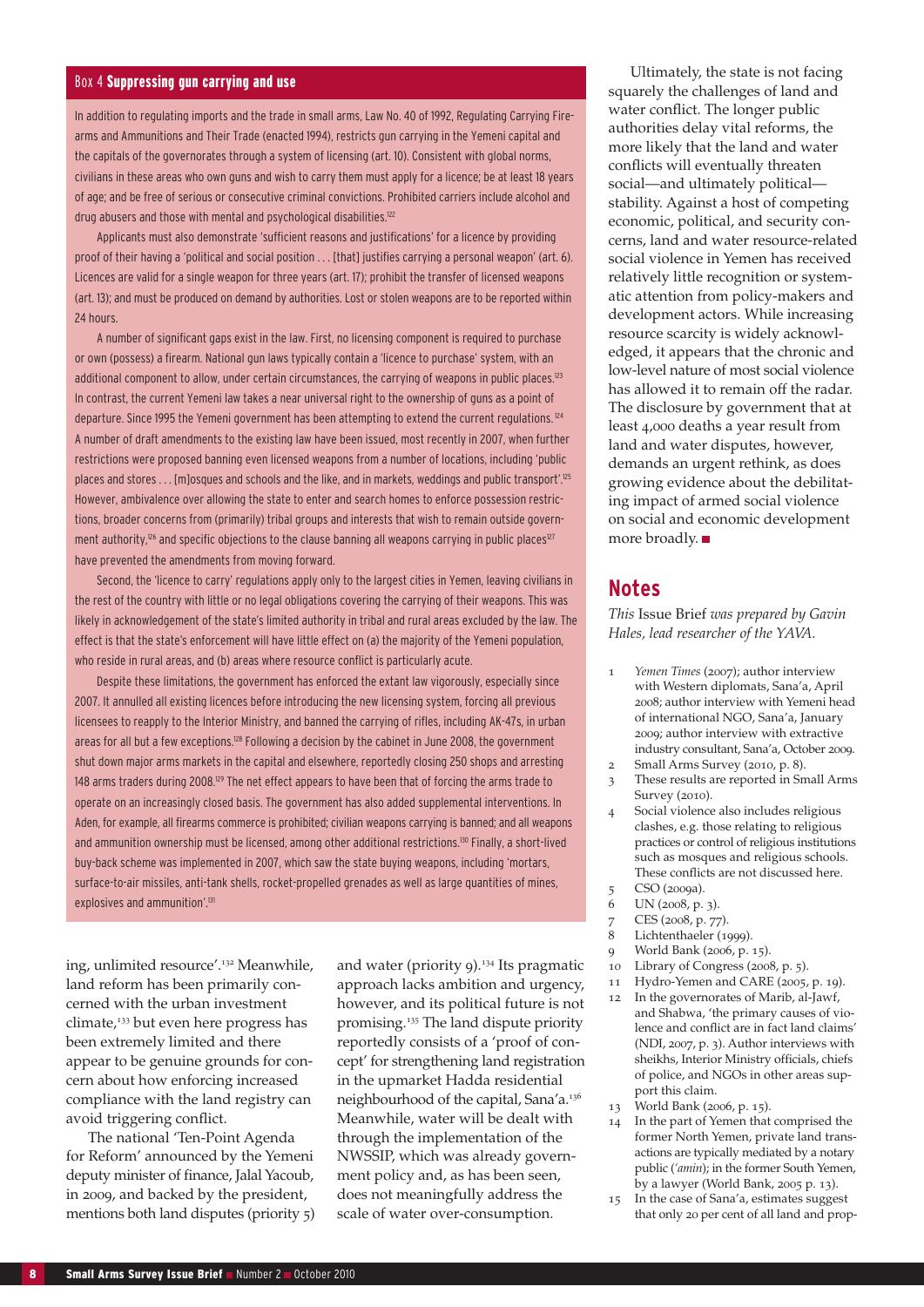erty transactions are recorded by the land registry (World Bank, 2005, p. vii), while nationally the figure for urban land and property is believed to be 5–10 per cent (World Bank, 2009, p. 12). In any case, it is argued that registration with the land registry 'does not, in itself, secure title to land' (World Bank, 2005, p. 5).

- 16 World Bank (2005; 2006).
- 17 World Bank (2009, p. 12). See also World Bank (2008, p. 47).
- 18 World Bank (2006, p. 15).
- 19 Carter (2009, p. 7, n. 22, citing Yemeni Polling Centre). It should be noted that the legitimacy of the court system varies significantly across Yemen. In the former North, customary law or *'urf* has predominated, while in the former South, the courts are much more frequently used to resolve land disputes (author interview, international consultant/Yemen expert, Sana'a, October 2009).
- 20 World Bank (2006, p. 48).
- 21 A woman does not take her husband's name in Yemen and therefore presents a potential threat to the territorial integrity of her late husband's tribe (and therefore its honour), particularly if the marriage did not produce sons (author interviews with female government official, Sana'a, September 2009; head of Yemeni women's NGO, Sana'a, November 2009).
- 22 World Bank (2005, pp. 12–13).
- 23 For fuller details, see World Bank (2005, pp. 73–74). The process of appropriating land for public works projects such as road building requires careful handling and may give rise to grievances and potentially conflict (see Jennings, 2009, p. 47).
- 24 This exception is said to be especially problematic; see World Bank (2005, p. 129).
- 25 World Bank (2005, p. 129).
- 26 World Bank (2005, p. viii).
- 27 World Bank (2005, p. 129).
- $28$  See, for example, ARD (2006, pp. 4, 10). 29 It is reported that, '[a]ccording to some estimates, the Northern elite has taken possession of fifty percent of Adeni land' (Dahlgren, 2008, p. 50) and 'the northern-dominated military flooded into the south, appropriating land and extending the hegemony of northern elites in the region' (Phillips, 2007, p. 8). See also Hill (2009), UN (2008), Carter (2009, pp. 17, 27), and HRW (2009, pp. 12, 19, 66–67). Some of this land in the south was given to Yemeni mujahideen veterans of the Afghan–Soviet war, who were instrumental in the defeat of the southern
	- Yemeni Socialist Party in the 1994 civil war (author interview with Western diplomats, Sana'a, April 2008). On the latter, see Johnsen (2006), Cheterian (2008), Hafez (2008), and Sharp (2009, p. 2).
- Since 2007 this dissatisfaction has been increasingly expressed through calls for the independence of the former South, under the banner of the *Hiraak al-Janubi* (Southern Movement). See Dahlgren (2008) and HRW (2009).
- 31 Agriculture is estimated to be responsible for more than 90 per cent of water use in Yemen, with around 8 per cent used for

municipal water supply and 2 per cent for industry (CES, 2008, pp. 5, 55).

- 32 Hellegers et al. (2008, p. 33).
- 33 CES (2008, p. 4).
- 34 Ward (2005, p. 3) provides an excellent overview of water management and conflict in Yemen.
- In 2006 the highest annual rainfall was recorded at Ibb, with 1,276 mm; the lowest was in Marib, with only 16 mm; while Sana'a recorded 151 mm (CSO, 2009b, table 3, giving 2006 figures from the Civil Aviation and Meteorology Authority).
- 36 Hellegers et al. (2008, p. 8). There are an estimated 45,000 tube wells in Yemen (CES, 2008, p. 5), of which 13,500 have been documented in the Sana'a basin alone (Lichtenthaeler, 2010). Of the latter, only 125 are owned and operated by the Sana'a Local Corporation for Water Supply and Sanitation (Lichtenthaeler, 2010).
- 37 See, for example, Vermillion and al-Shaybani (2004) and al-Amry (2008, p. 12).
- 38 See, for example, Hydro-Yemen and CARE (2005, p. 11).
- 39 Ward (2005, p. 8), citing Dresch (1993), Maktari (1971), and Varisco (2005).
- 40 Author interview with government official, Sana'a, July 2009. For 2006 rainfall data for the main meteorological stations in Yemen, see CSO (2009b, table 3).
- 41 Hellegers et al. (2008, p. 8).
- 42 Lichtenthaeler (1999).
- 43 World Bank (2007, p. 20).
- 44 CES (2008, p. 5).
- 45 See, for example, Ward, Ueda, and MacPhail (2000, p. 5).
- 46 CES (2008, p. 5).
- 47 Ward (2005, p. 5).
- 48 Ward (2005, p. 4); Lichtenthaeler (2010).
- 49 Ward (2005, pp. 11–12). As al-Amry (2008, p. 5) clarifies, '[a]ccording to traditional rules tribesmen have a right over their land and the resources attached to this land, e.g. water. Any transfer of the water belonging to tribal land property to other areas can result in violent conflict. This is especially valid for the transfer of water from rural areas to urban areas'.
- 50 Author interview with international hydro-geologist, Sana'a, December 2008. According to the same source, the pumping of water from Abyan to Aden contravenes Yemeni water laws that forbid inter-basin water transfers.
- 51 Al-Jaradi (2009).
- 52 Reuters (2009).
- 53 Al-Amry (2008, p. 7), for example, describes the way that water '[c]onflicts on the local level evolve mostly around the access to water and very often around conflicts between families or clans that are not related to water but to another [sic], often for unknown reasons'.
- 54 Ward (2005, p. 12); al-Amry (2008).
- 55 Author interview with Yemeni government official, Sana'a, July 2009.
- 56 Author interview with Yemeni government official, Sana'a, August 2009.
- 57 IRIN (2006). The significance of revenge killings will be considered below.
- 58 Author interview, Sana'a, March 2009. SFD staff reported a decrease in conflict following the training.
- 59 Ward (2005, p. 12). Deaths relating to water and related land disputes are said to peak during the two rainy seasons in Yemen (author interview with government official, Sana'a, July 2009). It is suggested that spate flooding events, which are 'considered the main renewable water resource', are 'becoming noticeably less predictable during the year. Further, year-to-year water variability can be quite significant as a characteristic of an area undergoing an apparent change in climate' (al-Amry, 2008, p. 18). See also Hydro-Yemen and CARE (2005). 60 Ward (2005, p. 12).
- 61 Increasing awareness of groundwater hydrology is exacerbating conflict as users better understand the relationship between different types of extraction, e.g. tube wells and springs (Ward, 2005, pp. 12–13).
- 62 Ward (2005, p. 12).
- 63 Ward (2005, p. 13).
- 64 Al-Amry (2008) highlights a number of mechanisms by which donor activity may cause conflict, including the way that projects and facilities are sited (p. 20) and communities are offered 'a menu of options' (p. 19), and comments that '[m]any projects in the water sector do not apply a conflict sensitive approach when planning or implementing' (p. 13). It was reported elsewhere that a Yemeni government water project implemented over 30 years ago in al-Jawf triggered a conflict that has since resulted in over 70 people being killed (author interview with international researcher/consultant, Sana'a, November 2009). See also Hydo-Yemen and CARE (2005, p. 2).
- 65 In relation to the minerals sector, for example, see MacDonald and Khalil (2009, p. 52). Land disputes were also cited as a barrier to investment in Yemen by a group of Yemeni expatriates during a conference in Sana'a in October 2009 (Assamiee, 2009).
- 66 ARD (2005, p. 9).
- 67 See, for example, Hydro-Yemen and CARE (2005, pp. 14–15), documenting a case of a dispute in Amran relating to the management of a water pump, which ultimately resulted in the water source being cut off.
- 68 CSO (2009c).
- 69 Author interview with Yemeni government official, Sana'a, July 2009.
- 70 Author interview with Yemeni government official, Sana'a, July 2009; author interview with Western diplomat, Sana'a, February 2010.
- 71 Author interview with Yemeni government official, Sana'a, July 2009; Ministry of Interior data published by the Central Statistical Organisation (CSO, 2009c).
- 72 Author interview with Yemeni government official, Sana'a, July 2009.
- 73 In Yemen crimes are generally only formally recorded once 'detected'; i.e. a suspect has been identified and the relevant file passed to a prosecutor
- 74 Repeated attempts over a period of more than a year to access the data produced by this project were not successful.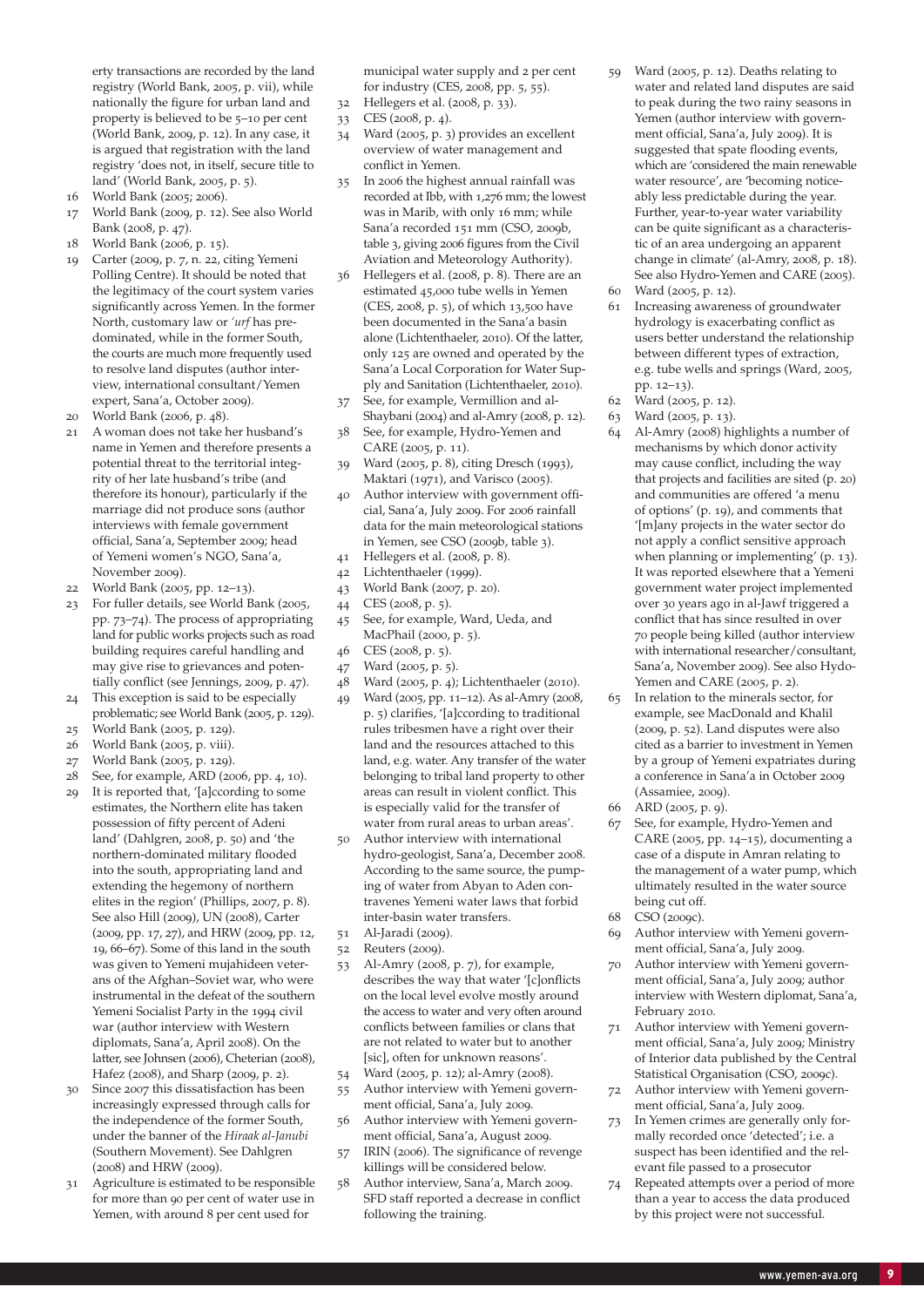- 75 For an excellent overview of state and non-state justice in Yemen, see al-Zwaini (2006). On customary conflict resolution in Yemen, see, for example, GTZ (2006) and al-Dawsari (2008).
- See, for example, Caton (2005), Weir (2007), NDI (2007, pp. 14–15), and Ward (2005, p. 20, citing al-Hamdi, 2000, p. 81).
- 77 Author interview with government official, Sana'a, July 2009.
- 78 See, for example, al-Zwaini (2006, pp. 11–12).
- 79 It is said that 'many times tribes want to resolve conflicts, but no one will come to arbitrate', which implies issues with capacity within the customary system (author interview with international researcher/consultant, Sana'a, November 2009; see also World Bank, 2006). It is also argued that the increasing marginalization of the Hashimi religious elite (descendants of the Prophet Mohammed) has 'removed a safety mechanism for dealing with tribal disputes', given the traditional role of the Hashimi in mediating in disputes or providing sanctuaries within which meetings between belligerent groups could take place (Carter, 2009, p. 23).
- 80 A significant number of interviews have highlighted the way that traditional norms are weakening, such as restrictions on acts of violence in 'protected' locations such as markets and mosques and against 'vulnerable' victims such as women and children (e.g. author interview with Yemeni conflict reduction expert, Sana'a, December 2008). These processes are long standing: Sergeant (1982, pp. 27–28), for example, refers to the weakening of sanctuary (hijra) norms in the 19<sup>th</sup> century as the imams increasingly centralized their power. A generational change of decreasing 'understanding of and respect for the values of the tribal system' is also apparent (interview with Yemeni NGO manager, Sana'a, September 2009; see also EDC, 2008).
- 81 The focus on autonomy by tribes is said to reflect a 'need to control their destiny' (author interview with international Yemen researcher, Sana'a, June 2009).
- 82 For example, it is reported that there is no court in al-Jawf governorate, the prosecutor for which is based in Sana'a (author interview with Yemeni NGO manager, Sana'a, December 2008; author interview with government official, Sana'a, July 2009).
- 83 It is, for example, alleged that the state often acts in a partisan manner, which can even extend to selling or giving weapons to one or more parties to a conflict (e.g. author interview with Western NGO personnel, Sana'a, August 2009; author interview with Yemeni NGO manager, Sana'a, September 2009), and that often a policy of 'divide and rule' is pursued (e.g. author interview with Western diplomat, Sana'a, June 2009). The latter includes the government creating sheikhs to counter the power and influence of existing community leaders, e.g. by providing individuals with money to buy influence (e.g. as reported during an author interview with a sheikh from an

area 25 km from Sana'a, Sana'a, March 2009). More generally, state intervention may be too little, too late, and have counter-productive outcomes (NDI, 2007, p. 19; Ward, 2005, p. 24; tribal sheikh contributing to a symposium on weapons carrying hosted by the Yemeni Democracy School as part of its Future Leaders Programme, Sana'a, July 2009), particularly given its 'top-down' approach (author interview with Yemeni conflict reduction expert, Sana'a, December 2008). Regarding water governance, for example, 'government emerges as a leading cause of conflict' (Ward, 2005, p. 24).

- 84 For example, it is reported that even in heavily tribal areas such as the governorates of Marib, al-Jawf, and Shabwa, tribal leaders express support for state intervention, not least because 'the ability of tribal leaders to address local problems was being overwhelmed' (NDI, 2007, p. 19). This includes, for example, intervention in cases of murder, when the arrest and detention of the perpetrator may help communities to successfully maintain truce conditions; the key is said to be the need for state institutions to be sensitive to the local context and genuinely act as honest brokers (author interview with Yemeni NGO manager, Sana'a, December 2008). The impact of the absence of state institutions is underlined by the finding that, '[o]nce blood has been shed in an area with no functioning state justice system, it is up to local, tribal conflict resolution systems to manage the issue' (Hydro-Yemen and CARE, 2005, p. 3).
- For example, Sayigh (2009, p. 12).
- 86 It must be acknowledged that collective responsibility norms are also a powerful check on conflict, as 'punishments are not imposed upon an individual but on the collectivity' (al-Zwaini, 2006, p. 3).
- 87 For example, discussion at donor and NGO 'conflict forum', Sana'a, January 2009. See also al-Zwaini (2006, p. 8).
- 88 Al-Dawsari (2008, p. 3). Al-Zwaini (2006, p. 8) states that blood feuds are 'the result of a failure (or unwillingness) to engage in a tribal resolution, and constitute one of the major causes of social instability in Yemen today'. It is said that customary norms are good at averting conflict, but weak at dealing with conflict once it has started, particularly in revenge cases (e.g. author interview with Yemeni conflict reduction specialist, Sana'a, September 2009), and that in any case customary norms are most effective when the power relations between the respective parties are balanced (author interview with Yemeni political analyst, Sana'a, October 2009).
- A Yemeni NGO manager described this displacement, saying that if revenge seekers 'cannot target the killer, then they will target the next highest profile alternative' (donor and NGO 'conflict forum', Sana'a, January 2009).
- 90 NDI (2007).
- 91 Hydro-Yemen and CARE (2005, p. 15).
- 92 NDI (2007, pp. 10, 12).
- 93 Miller (2003, p. 43).
- 94 This estimate, although conservative, is not without its detractors; see Small Arms Survey (2010, p. 13, n. 64) for further discussion.
- Miller (2003, p. 39).
- 96 See, for example, al-Zwaini (2006) and GTZ (2006).
- 97 The head of an international NGO working on conflict reduction in Yemen described the importance of access to arms in escalating conflict, allowing people to 'react quickly' to provocations (author interview, Sana'a, January 2009). Steve Caton, who has written about traditional tribal conflict management approaches in Yemen (Caton, 2005), suggested that the proliferation of weapons may have fundamentally altered the traditional balance between symbolic violence—traditionally dominant and used, for example, to catalyse mediation—and instrumental (or coercive) violence (author interview, Sana'a, June 2009). See also, for example, Hydro-Yemen and CARE (2005, p. 21).
- 98 Author interview with extractive industry manager, Sana'a, June 2006.
- 99 Author interview with Yemeni NGO manager, Sana'a, January 2009.
- 100 These measures have been primarily concerned with (a) Yemen's reputation and therefore ability to attract inward investment and tourism (*Saba*, 2007), and (b) the civil war that broke out in the northern governorate of Sa'dah in 2004 (IRIN, 2007; Awas, 2009, p. 17).
- 101 Awas (2009, p. 16).
- 102 IRIN (2007).
- 103 Al-Hakimi (2009, p. 11).
- 104 Small Arms Survey interviews, 2009; see also Mudayash (2007).
- 105 See Box 4 for more details.
- 106 Salmoni, Loidolt, and Wells (2010, p. 197). 107 Oudah (2009).
- 
- 108 Small Arms Survey interviews, Sana'a, 2009. Faris Mana'a, the well-known Yemeni arms dealer and broker—arrested in 2010, but then released under circumstances that are not entirely clear—has also claimed that arms are 'brought from military garrisons and sold in markets. They are brought discreetly, in a special way' (*Elaph*, 2010). See also Salmoni, Loidolt, and Wells (2010, p. 40).
- 109 ARD (2006, p. 4).
- 110 Ward (2005, p. 23).
- 111 Parliamentary debate of a draft law that would include a ban on new *qat* cultivation in highland areas has been 'delayed indefinitely' (Lichtenthaeler, 2010). 'The gaps in the water law provide essential benefits to power holders who have an interest in maintaining the status quo. Elite groups in cooperation with businessmen, benefit from the low success rate of the water law' (al-Amry, 2008, p. 11). 112 World Bank (2007, p. 37).
- 
- 113 This issue is also highly salient in respect of extortion and protection rackets targeting the extractive industries in Yemen (see Small Arms Survey, 2010, p. 8). Armed violence is often staged by individuals to then allow them to demonstrate that they can provide a solution, on the basis of which they will demand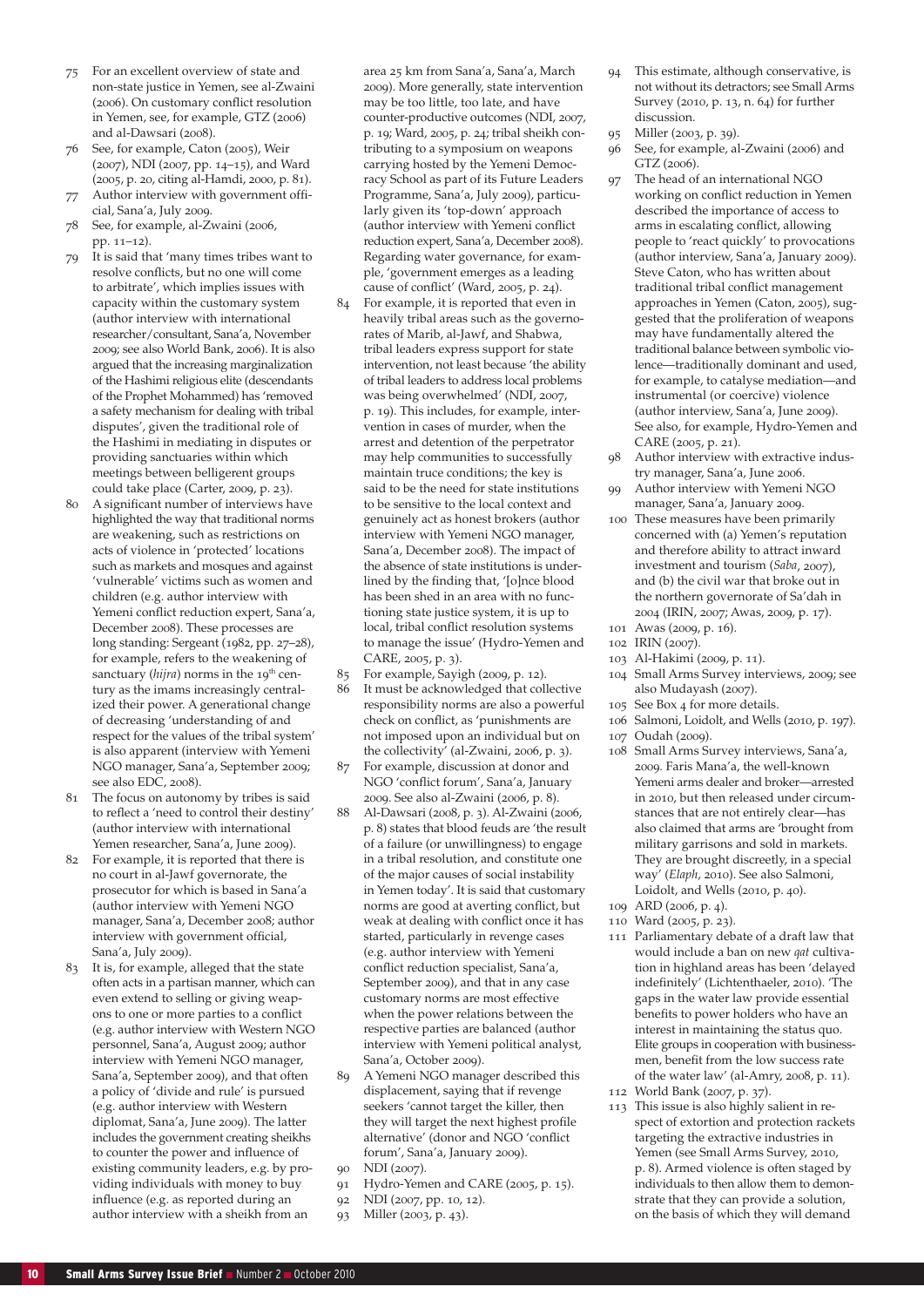payment (author interviews in Sana'a with extractive industry executive, April 2009; extractive industry security manager, August 2009; Yemeni conflict reduction specialist, September 2009; extractive industry consultant, October 2009).

- 114 Hamidi (2009, p. 168).
- 115 Lichtenthaeler described dwindling water (and land) resources as potentially 'spilling over into the growing fundamentalist sectarianism and civil strife in the [Sa'dah] region' (Lichtenthaeler, 1999, cited in Ward, 2005, p. 6).
- 116 ICG (2009, p. 5), quoting *Al-Sharea*, a Sana'a independent weekly (7 June 2008). 117 See, for example, Lichtenthaeler (2010)
- and GTZ (2007).
- 118 Al-Zwaini (2006, p. 3).
- 119 See, for example, Lichtenthaeler (2010). 120 Lichtenthaeler (2010).
- 
- 121 Lichtenthaeler (2010).
- 122 There are many exceptions to these and the other requirements of the law. See the English translation of the law at <http://www.yemen-ava.org>.
- 123 Legal analysis provided by Sarah Parker, Small Arms Survey consultant on national gun laws, August 2010.
- 124 Arrabyee (2007).
- 125 Yemen (2007, p. 12).
- 126 Awas (2009, p. 9).
- 127 Al-Fahaidi (2009).
- 128 Awas (2009, p. 12).
- 129 Awas (2009, p. 17).
- 130 See Small Arms Survey (2010, p. 6).
- 131 Aljazeera.net (2007).
- 132 Hydro-Yemen and CARE (2005, p. 2). 133 See World Bank (2005). The World Bank is now turning its attention to rural land reform (personal correspondence, February 2010).
- 134 See, for example, Chatham House (2010).
- 135 According to Western diplomatic sources consulted by the YAVA in June 2010, there are signs that the ten-point plan has been sidelined and lost impetus in Sana'a.
- 136 Author interview with government officials, Sana'a, August 2009. It is alleged that much of the developed residential land in the Hadda area was previously *waqf* land that was illegally appropriated and then privately developed (author interview with Yemeni political analysts, Sana'a, October 2009).

## **References**

- al-Amry, Sonja A. 2008. *Hydropolitical Challenges and the Importance of Integrating Conflict Sensitivity into Yemen's Water Sector Strategies and Activities*. Unpublished report commissioned by DFID. August.
- Aljazeera.net. 2007. 'Yemen Buys Arms off Its Civilians.' Online edition, 27 May. <http:// english.aljazeera.net/news/middleeast/ 2007/05/200852514837166932.html>
- ARD. 2005. *Moving Yemen Coffee Forward: Assessment of the Coffee Industry in Yemen to Sustainably Improve Incomes and Expand Trade.* Document produced for USAID. Burlington: ARD. December.
- —. 2006. *Yemen Corruption Assessment*. Document produced for USAID. Burlington: ARD. September.
- Arrabyee, Nasser. 2007. 'Yemen's Illegal Firearm Vendors Face Crackdown.' *Gulf News.* 26 April.
- Assamiee, Mahmoud. 2009. 'Expatriates Want Law and Security, not Conferences.' *Yemen Times.* 15 October.
- Awas, Ayesh. 2009. 'Government Policy on Regulating Carrying Arms and Controlling Their Spread.' Paper presented at the Sheba Centre for Strategic Studies workshop on Proliferation of Light Weapons: Feasible Solutions, Sana'a, 15 June. Translated from the original Arabic by Malhani Translation Services, Sana'a.
- Carter, Lynn. 2009. *Yemen Desktop Interagency Conflict Assessment.* Document produced for review by USAID. Washington, DC: Management Systems International.
- Caton, Steven C. 2005. *Yemen Chronicle: An Anthropology of War and Mediation.* New York: Hill and Wang.
- CES (Consultant Engineering Services). 2008. *Yemen Water Sector Support Programme: Sector Wide Environmental and Social Assessment*. Draft Final Report. Sana'a/ New Delhi: Consultant Engineering Services (India). October.
- Chatham House. 2010. *MENAP Roundtable Summary: Reform Priorities for Yemen and the 10-Point Agenda*. London: Chatham House. 18 February.
- Cheterian, Vicken. 2008. 'Young Jihadi Returnees Are More Radical than Those of Al-Qaida: The Iraq Generation.' *Le Monde Diplomatique* (English edn.). December.
- CSO (Central Statistical Organization), Yemen. 2009a. *Statistical Yearbook 2008: Population*. <http://www.cso-yemen.org/publiction/ yearbook2/fanel/Population.xls>
- —. 2009b. *Statistical Yearbook 2008: Environment*. <http://www.cso-yemen.org/publiction/ yearbook2/Environment.xls>
- —. 2009c. *Statistical Yearbook 2008: Security and Justice*. <http://www.cso-yemen.org/ publiction/yearbook2/fanel/Security.xls>
- Dahlgren, Susanne. 2008. 'The Southern Movement in Yemen.' *ISIM* Review, Vol. 22. Autumn, pp. 50–51.
- al-Dawsari, Nadwa. 2008. 'Tribal Government in Yemen.' Unpublished draft of a paper presented at the Centre for Negotiation and Conflict Resolution, Rutgers University, and at Minot University. February.
- Dresch, Paul. 1993. *Tribes, Government, and History in Yemen*. London: Oxford University Press.
- EDC (Education Development Center). 2008. *Yemen Cross-sectoral Youth Assessment: Final Report.* Prepared for USAID. Newton: EDC.
- *Elaph* (London). 2010. 'Yemeni Arms Dealer Blames State for Spread of Weapons.' 7 August.
- al-Fahaidi, Abdul Malik. 2009. 'Parliamentarians and Arms Law.' *Yemen Times*. 3 August.
- GTZ (Deutsche Gesellschaft für Technische Zusammenarbeit). 2006. *Conflict Resolution in Yemen Today: A Report for the German Development Corporation*. Discussion Paper. Sana'a: GTZ. April.
- —. 2007. *Water: A Key to Sustainable Development*. Sana'a: GTZ.
- Hafez, Mohammed M. 2008. 'Radicalization in the Persian Gulf: Assessing the Potential of Islamist Militancy in Saudi Arabia and Yemen.' *Dynamics of Asymmetric Conflict*, Vol. 1, No. 1, pp. 6–24.
- al-Hakimi, Abdulsalam A. al-D. 2009. 'Small Arms in Yemen: Social Field Study.' Summary of a paper presented at the Sheba Centre for Strategic Studies workshop on Proliferation of Light Weapons: Feasible Solutions, Sana'a, 15 June. Translated from the original Arabic by Malhani Translation Services, Sana'a.
- al-Hamdi, Mohammad. 2000. *Competition for Scarce Groundwater in the Sana'a Plain*. Delft: Delft University of Technology.
- Hamidi, Ayman. 2009. 'Inscriptions of Violence in Northern Yemen: Haunting Histories, Unstable Moral Spaces.' *Middle Eastern Studies*, Vol. 45, No. 2. March, pp. 165–87.
- Hellegers, Petra, et al. 2008. *Incentives to Reduce Groundwater Extraction in Yemen*. Report 2008-058. The Hague: LEI Wageningen UR.
- Hill, Ginny. 2009. 'Yemen: Economic Crisis Underpins Southern Separatism.' *Arab Reform Bulletin*. June. <http://www. carnegieendowment.org/arb/?fa=show &article=23191>
- HRW (Human Rights Watch). 2009. *In the Name of Unity: The Yemeni Government's Brutal Response to Southern Movement Protests.* New York.
- Hydro-Yemen and CARE. 2005. *Enhancing the Capacity of Tribal Leaders to Resolve Disputes Related to Environmental Deprivation Project: Conflict and Water Resource Assessment*. Sana'a: Hydro-Yemen and CARE.
- ICG (International Crisis Group). 2009. *Yemen: Defusing the Saada Time Bomb*. ICG Middle East Report No. 86. Brussels: ICG. 27 May.
- IRIN (Integrated Regional Information Networks). 2006. 'YEMEN: When Cultural Norms Underpin Gun Ownership.' 21 May.
- —. 2007. 'YEMEN: Government to Close Gun Markets.' 26 April.
- al-Jaradi, Abdu. 2009. 'Social and Security Chaos Continues and Fear of Yemen Turning into Second Afghanistan.' *Yemen Post.* 29 June. <http://www.yemenpost. net/Detail123456789.aspx?ID=100&Sub  $ID = 969$ &MainCat=5>
- Jennings, Mary. 2009. *SFD Evaluation 2009: Final Institutional Evaluation Report*. Unpublished report prepared for the UK Department for International Development. October.
- Johnsen, Gregory D. 2006. 'The Resiliency of Yemen's Aden-Abyan Islamic Army.' *Terrorism Monitor*, Vol. 4, No. 14.
- Library of Congress. 2008. *Country Profile: Yemen.* Washington, DC: Library of Congress. August.
- Lichtenthaeler, Gerhard. 1999. *Water Management and Community Participation in the Sa'adah Basin of Yemen*. Sana'a: World Bank.
- —. 2010. 'Water Conflict and Cooperation in Yemen.' *Middle East Report*, No. 254*.* Spring. <http://www.merip.org/mer/ mer254/lichtenthaeler.html>
- MacDonald, Neil and Rana Khalil. 2009. *Report of the Assessment towards a 'Whole of EU' Approach to State Building in Yemen: Addressing Fragility to Prevent State Failure*. Report prepared for the European Commission. July.
- Maktari, A. 1971. *Water Rights and Irrigation Practice in Lahj*. London: Cambridge University Press.
- Miller, Derek B. 2003. *Demand, Stockpiles and Social Controls: Small Arms in Yemen*. Small